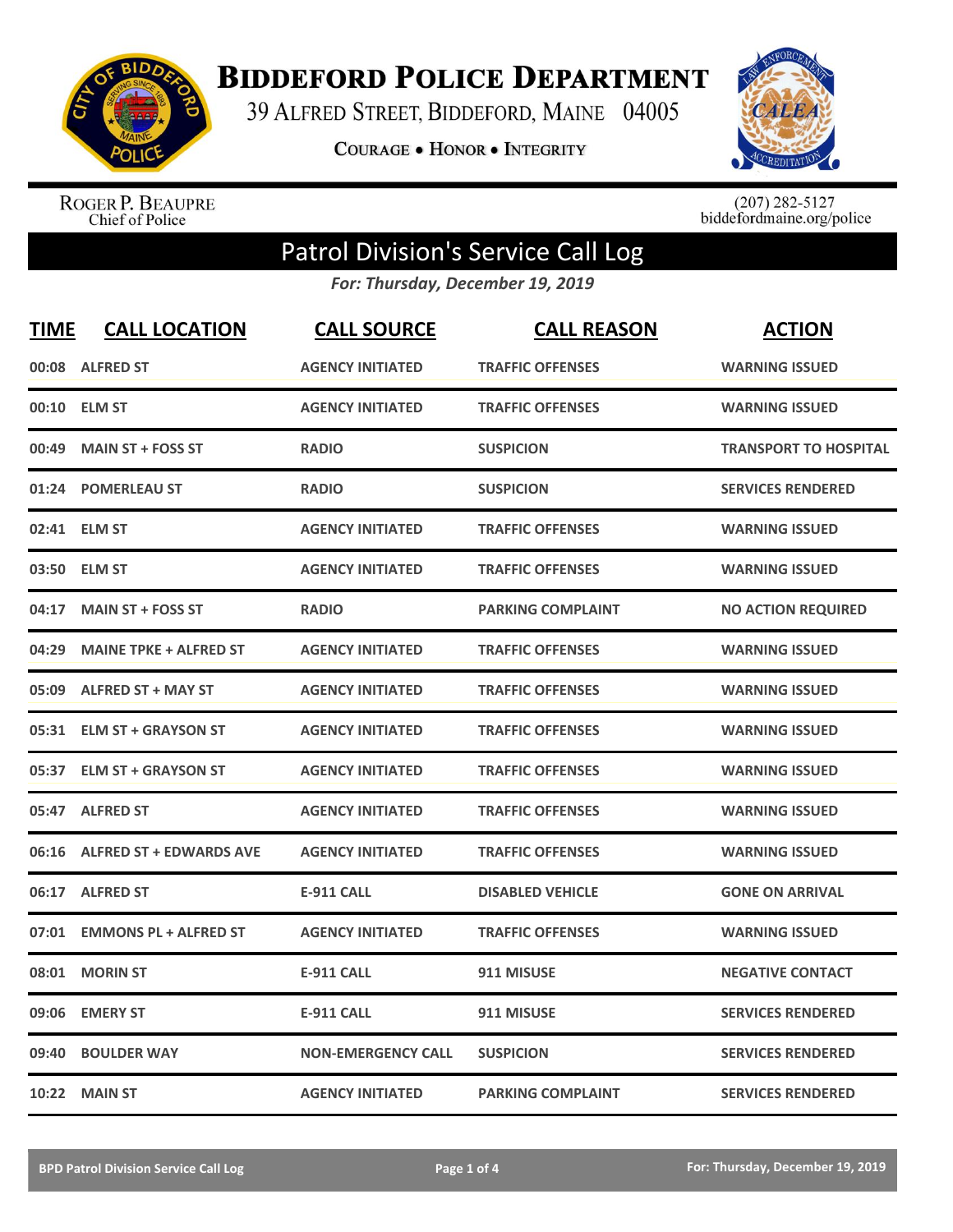| <b>TIME</b> | <b>CALL LOCATION</b>             | <b>CALL SOURCE</b>                                                                          | <b>CALL REASON</b>                                                                     | <b>ACTION</b>                |
|-------------|----------------------------------|---------------------------------------------------------------------------------------------|----------------------------------------------------------------------------------------|------------------------------|
| 10:40       | <b>MAIN ST</b>                   | <b>E-911 CALL</b>                                                                           | 911 MISUSE                                                                             | <b>SERVICES RENDERED</b>     |
|             | 10:59 KOSSUTH ST                 | <b>AGENCY INITIATED</b>                                                                     | <b>ANIMAL COMPLAINT</b>                                                                | <b>SERVICES RENDERED</b>     |
|             | <b>11:02 YORK ST</b>             | <b>NON-EMERGENCY CALL</b>                                                                   | <b>SUSPICION</b>                                                                       | <b>SERVICES RENDERED</b>     |
|             | 11:10 ELM ST                     | <b>NON-EMERGENCY CALL</b><br>CHARGE: THEFT BY UNAUTHORIZED TAKING OR TRANSFER - SHOPLIFTING | <b>SHOPLIFTING</b><br>OFFENDER: RIYADH NOORI HADI  AGE: 72  RESIDENT OF: BIDDEFORD, ME | <b>CITATION ISSUED</b>       |
|             | 11:48 BOULDER WAY                | <b>NON-EMERGENCY CALL</b>                                                                   | <b>SUSPICION</b>                                                                       | <b>SERVICES RENDERED</b>     |
|             | 12:02 MIDDLE ST                  | <b>NON-EMERGENCY CALL</b>                                                                   | <b>HARASSMENT</b>                                                                      | <b>SERVICES RENDERED</b>     |
|             | 13:08 WEST MYRTLE ST + ALFRED ST | <b>NON-EMERGENCY CALL</b><br><b>CHARGE: THEFT BY UNAUTHORIZED TAKING OR TRANSFER</b>        | <b>SUSPICION</b><br>OFFENDER: TYLER A PARDUE  AGE: 19  RESIDENT OF: SANFORD, ME        | <b>CITATION ISSUED</b>       |
|             | 13:13 WEST ST                    | <b>NON-EMERGENCY CALL</b>                                                                   | <b>WARRANT ARREST</b>                                                                  | <b>NEGATIVE CONTACT</b>      |
|             | 13:24 EMERY ST                   | <b>WALK-IN AT STATION</b>                                                                   | <b>ARTICLES LOST/FOUND</b>                                                             | <b>SERVICES RENDERED</b>     |
|             | 13:51 ELM ST                     | <b>NON-EMERGENCY CALL</b>                                                                   | <b>SEX OFFENDER REGISTRATION</b>                                                       | <b>REPORT TAKEN</b>          |
|             | 14:04 ALFRED ST                  | <b>WALK-IN AT STATION</b>                                                                   | <b>COURT ORDERED CHECK IN</b>                                                          | <b>SERVICES RENDERED</b>     |
|             | 14:33 ARENA DR + ALFRED ST       | <b>E-911 CALL</b>                                                                           | 911 MISUSE                                                                             | <b>NO ACTION REQUIRED</b>    |
|             | 15:00 ALFRED ST                  | <b>NON-EMERGENCY CALL</b>                                                                   | <b>CHECK WELFARE</b>                                                                   | <b>TRANSPORT TO HOSPITAL</b> |
|             | 15:04 UNION ST                   | <b>WALK-IN AT STATION</b>                                                                   | <b>THEFT</b>                                                                           | <b>REPORT TAKEN</b>          |
|             | 15:13 QUIMBY ST                  | <b>E-911 CALL</b>                                                                           | 911 MISUSE                                                                             | <b>NO ACTION REQUIRED</b>    |
|             | 15:42 BRIDGE RD + OLD POOL RD    | <b>AGENCY INITIATED</b>                                                                     | <b>TRAFFIC OFFENSES</b>                                                                | <b>WARNING ISSUED</b>        |
|             | <b>15:45 ANDREWS RD</b>          | <b>E-911 CALL</b>                                                                           | 911 MISUSE                                                                             | <b>NO ACTION REQUIRED</b>    |
|             | 15:48 ALFRED ST                  | E-911 CALL                                                                                  | 911 MISUSE                                                                             | <b>NO ACTION REQUIRED</b>    |
|             | 16:14 ALFRED ST                  | <b>NON-EMERGENCY CALL</b>                                                                   | <b>ANIMAL COMPLAINT</b>                                                                | <b>SERVICES RENDERED</b>     |
|             | 17:08 ELM ST                     | <b>AGENCY INITIATED</b>                                                                     | <b>TRAFFIC OFFENSES</b>                                                                | <b>WARNING ISSUED</b>        |
|             | 17:09 GUINEA RD                  | <b>AGENCY INITIATED</b>                                                                     | <b>TRAFFIC OFFENSES</b>                                                                | <b>WARNING ISSUED</b>        |
|             | 17:14 ALFRED ST                  | <b>AGENCY INITIATED</b>                                                                     | <b>SUSPICION</b>                                                                       | <b>SERVICES RENDERED</b>     |
|             | 17:29 POOL ST + HIDDEN FARM RD   | <b>AGENCY INITIATED</b>                                                                     | <b>TRAFFIC OFFENSES</b>                                                                | <b>WARNING ISSUED</b>        |
|             | 17:31 ALFRED ST + MARINER WAY    | <b>AGENCY INITIATED</b>                                                                     | <b>TRAFFIC OFFENSES</b>                                                                | <b>WARNING ISSUED</b>        |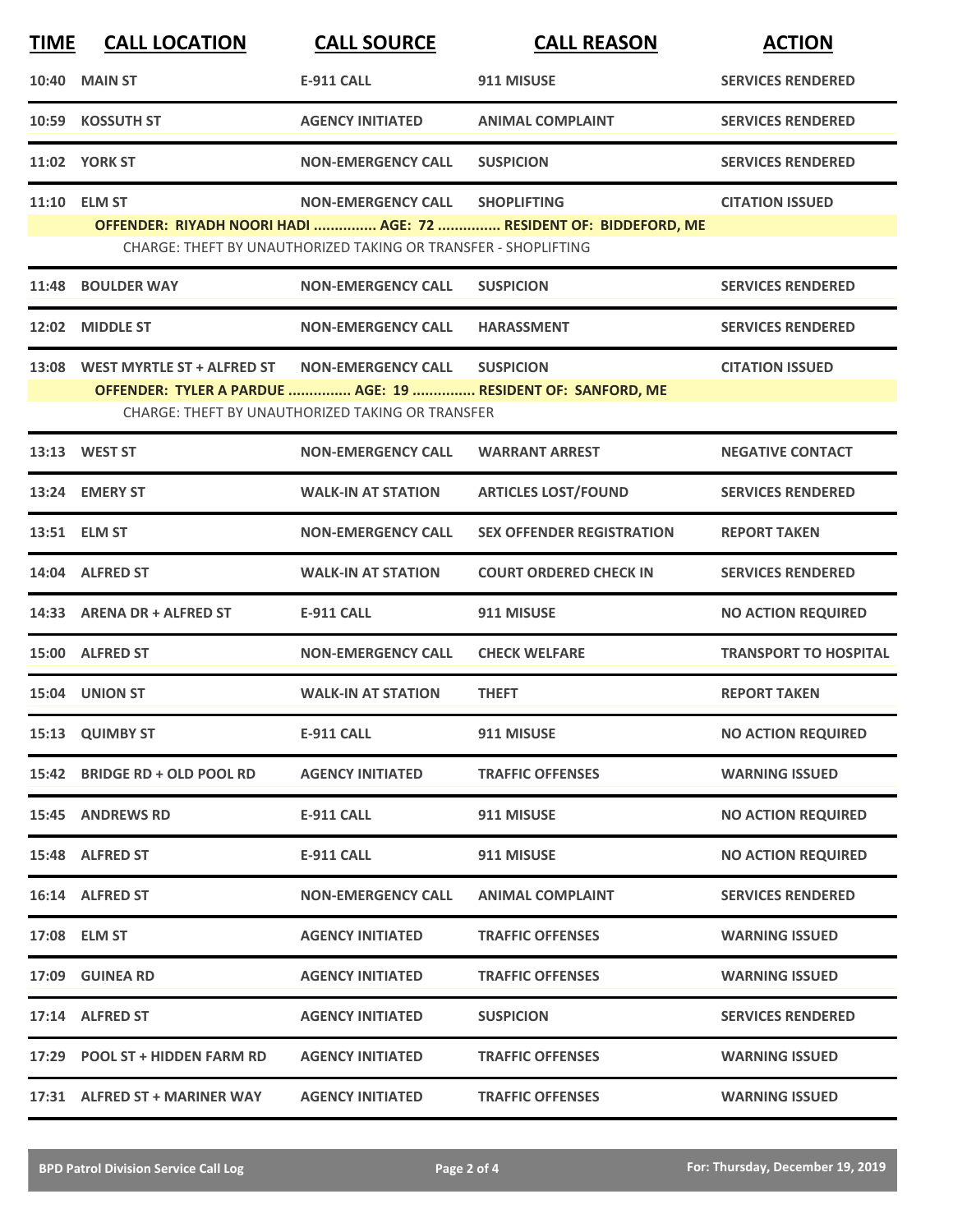| <u>TIME</u> | <b>CALL LOCATION</b>                                            | <b>CALL SOURCE</b>                                              | <b>CALL REASON</b>                                                        | <b>ACTION</b>                |
|-------------|-----------------------------------------------------------------|-----------------------------------------------------------------|---------------------------------------------------------------------------|------------------------------|
|             | 17:33 ALFRED ST                                                 | <b>NON-EMERGENCY CALL</b>                                       | <b>COURT ORDERED CHECK IN</b>                                             | <b>NO VIOLATION</b>          |
|             | 17:35 ELM ST                                                    | <b>E-911 CALL</b>                                               | <b>OPERATING UNDER INFLUENCE</b>                                          | <b>ARREST(S) MADE</b>        |
|             | CHARGE: OUI (ALCOHOL)                                           |                                                                 | OFFENDER: BRANDON MICHAEL LEMONT  AGE: 30  RESIDENT OF: BIDDEFORD, ME     |                              |
|             |                                                                 |                                                                 |                                                                           |                              |
|             | 17:40 ALFRED ST                                                 | <b>WALK-IN AT STATION</b>                                       | <b>COURT ORDERED CHECK IN</b>                                             | <b>SERVICES RENDERED</b>     |
|             | 17:40 ELM ST                                                    | <b>NON-EMERGENCY CALL</b>                                       | <b>ANIMAL COMPLAINT / WARRANT</b>                                         | <b>ARREST(S) MADE</b>        |
|             | <b>CHARGE: WARRANT ARREST</b>                                   |                                                                 | OFFENDER: GREGORY J CHUTE  AGE: 28  RESIDENT OF: BIDDEFORD, ME            |                              |
|             | 17:42 PIKE ST                                                   | <b>NON-EMERGENCY CALL</b>                                       | <b>DISTURBANCE / NOISE</b>                                                | <b>UNFOUNDED</b>             |
|             | 18:22 POOL ST                                                   | <b>AGENCY INITIATED</b>                                         | <b>TRAFFIC OFFENSES</b>                                                   | <b>WARNING ISSUED</b>        |
|             | 18:31 HAZEL ST                                                  | <b>E-911 CALL</b>                                               | ATTEMPTED/THREATENED SUICIDE REPORT TAKEN                                 |                              |
|             | <b>18:32 MAIN ST</b>                                            | <b>E-911 CALL</b>                                               | <b>MISSING PERSON</b>                                                     | <b>SERVICES RENDERED</b>     |
|             | 19:31 SPRUCE ST                                                 | <b>NON-EMERGENCY CALL</b>                                       | <b>DRUG</b>                                                               | <b>CITATION ISSUED</b>       |
|             | OFFENDER: JUVENILE - A  AGE: 16  RESIDENT OF: BIDDEFORD, ME     | CHARGE: POSSESSION OF MARIJUANA UNDER 21 YRS OLD- UP TO 1.25 OZ |                                                                           |                              |
|             | 19:42 ALFRED ST + MYRTLE ST                                     | <b>AGENCY INITIATED</b>                                         | <b>TRAFFIC OFFENSES</b>                                                   | <b>WARNING ISSUED</b>        |
|             | 19:43 HAVEY AVE                                                 | <b>NON-EMERGENCY CALL</b>                                       | <b>ALL OTHER</b>                                                          | <b>REFERRED OTHER AGENCY</b> |
|             | 19:59 MASON ST                                                  | <b>E-911 CALL</b>                                               | 911 MISUSE                                                                | <b>NEGATIVE CONTACT</b>      |
|             | 20:39 MAIN ST                                                   | <b>E-911 CALL</b>                                               | 911 MISUSE                                                                | <b>NO ACTION REQUIRED</b>    |
|             | 20:43 ELM ST + ST MARYS ST                                      | <b>AGENCY INITIATED</b>                                         | <b>TRAFFIC OFFENSES</b>                                                   | <b>WARNING ISSUED</b>        |
|             | 21:01 MILE STRETCH RD + BRIDGE RD    AGENCY INITIATED           |                                                                 | <b>TRAFFIC OFFENSES</b>                                                   | <b>WARNING ISSUED</b>        |
|             | 21:03 SOUTH ST                                                  | <b>AGENCY INITIATED</b>                                         | <b>TRAFFIC OFFENSES</b>                                                   | <b>WARNING ISSUED</b>        |
|             | 21:08 ALFRED ST + BOULDER WAY AGENCY INITIATED TRAFFIC OFFENSES |                                                                 |                                                                           | <b>CITATION ISSUED</b>       |
|             | <b>CHARGE: OPERATE VEHICLE WITHOUT LICENSE</b>                  |                                                                 | OFFENDER: ERIKA LYNN KERSHAW  AGE: 20  RESIDENT OF: OLD ORCHARD BEACH, ME |                              |
|             | 21:12 RIVER RD + SOUTH ST                                       | <b>AGENCY INITIATED</b>                                         | <b>TRAFFIC OFFENSES</b>                                                   | <b>WARNING ISSUED</b>        |
|             | 21:22 SOUTH ST                                                  | <b>AGENCY INITIATED</b>                                         | <b>TRAFFIC OFFENSES</b>                                                   | <b>WARNING ISSUED</b>        |
|             | 22:22 ELM ST                                                    | <b>AGENCY INITIATED</b>                                         | <b>TRAFFIC OFFENSES</b>                                                   | <b>WARNING ISSUED</b>        |
|             | 22:24 ALFRED ST                                                 | <b>NON-EMERGENCY CALL</b>                                       | <b>DISABLED VEHICLE</b>                                                   | <b>SERVICES RENDERED</b>     |
|             | 23:02 BIDDEFORD GATEWAY CTR                                     | <b>AGENCY INITIATED</b>                                         | <b>TRAFFIC OFFENSES</b>                                                   | <b>WARNING ISSUED</b>        |
|             |                                                                 |                                                                 |                                                                           |                              |